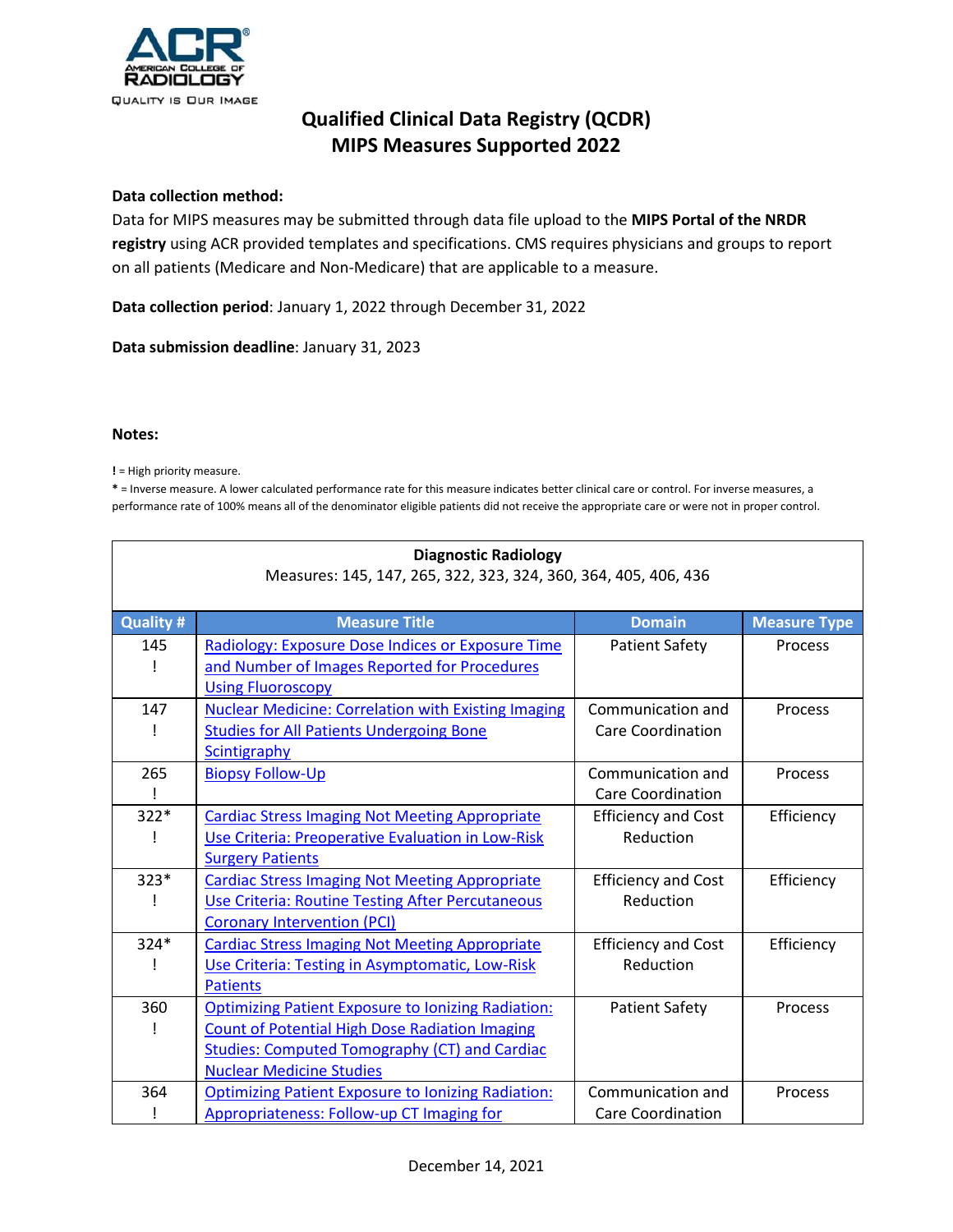

|                                                                                                                                | <b>Incidentally Detected Pulmonary Nodules</b>         |                                |                     |
|--------------------------------------------------------------------------------------------------------------------------------|--------------------------------------------------------|--------------------------------|---------------------|
|                                                                                                                                | <b>According to Recommended Guidelines</b>             |                                |                     |
| 405                                                                                                                            | Appropriate Follow-up Imaging for Incidental           | <b>Effective Clinical Care</b> | Process             |
| $\mathsf{I}$                                                                                                                   | <b>Abdominal Lesions</b>                               |                                |                     |
| 406*                                                                                                                           | Appropriate Follow-up Imaging for Incidental           | <b>Effective Clinical Care</b> | Process             |
| Ţ                                                                                                                              | <b>Thyroid Nodules in Patients</b>                     |                                |                     |
| 436                                                                                                                            | Radiation Consideration for Adult CT: Utilization of   | <b>Effective Clinical Care</b> | Process             |
|                                                                                                                                | <b>Dose Lowering Techniques</b>                        |                                |                     |
| <b>Interventional Radiology</b><br>Measures: 24, 76, 155, 259, 344, 355, 356, 357, 358, 374, 404, 409, 413, 418, 420, 421, 465 |                                                        |                                |                     |
| <b>Quality#</b>                                                                                                                | <b>Measure Title</b>                                   | <b>Domain</b>                  | <b>Measure Type</b> |
| 24                                                                                                                             | Communication with the Physician or Other              | Communication and              | Process             |
| $\mathbf{I}$                                                                                                                   | Clinician Managing On-going Care Post-Fracture for     | Care Coordination              |                     |
|                                                                                                                                | Men and Women Aged 50 Years and Older                  |                                |                     |
| 76                                                                                                                             | Prevention of Central Venous Catheter (CVC)-           | <b>Patient Safety</b>          | Process             |
| Ţ                                                                                                                              | <b>Related Bloodstream Infections</b>                  |                                |                     |
| 155                                                                                                                            | <b>Falls: Plan of Care</b>                             | Communication and              | Process             |
|                                                                                                                                |                                                        | Care Coordination              |                     |
| 259                                                                                                                            | Rate of Endovascular Aneurysm Repair (EVAR) of         | <b>Patient Safety</b>          | Outcome             |
| Ţ                                                                                                                              | <b>Small or Moderate Non-Ruptured Abdominal Aortic</b> |                                |                     |
|                                                                                                                                | <b>Aneurysms (AAA) without Major Complications</b>     |                                |                     |
|                                                                                                                                | (Discharged to Home by Post-Operative Day #2)          |                                |                     |
| 344                                                                                                                            | Rate of Carotid Artery Stenting (CAS) for              | <b>Effective Clinical Care</b> | Outcome             |
|                                                                                                                                | <b>Asymptomatic Patients, Without Major</b>            |                                |                     |
|                                                                                                                                | <b>Complications (Discharged to Home by Post-</b>      |                                |                     |
|                                                                                                                                | Operative Day #2)                                      |                                |                     |
| 355*                                                                                                                           | <b>Unplanned Reoperation within the 30 Day</b>         | <b>Patient Safety</b>          | Outcome             |
|                                                                                                                                | <b>Postoperative Period</b>                            |                                |                     |
| 356*                                                                                                                           | Unplanned Hospital Readmission within 30 Days of       | <b>Effective Clinical Care</b> | Outcome             |
|                                                                                                                                | <b>Principal Procedure</b>                             |                                |                     |
| 357*<br>Ţ                                                                                                                      | <b>Surgical Site Infection (SSI)</b>                   | <b>Effective Clinical Care</b> | Outcome             |
| 358                                                                                                                            | Patient-Centered Surgical Risk Assessment and          | Person and                     | Process             |
|                                                                                                                                | Communication                                          | Caregiver-Centered             |                     |
|                                                                                                                                |                                                        | Experience and                 |                     |
|                                                                                                                                |                                                        | Outcomes                       |                     |
| 374                                                                                                                            | Closing the Referral Loop: Receipt of Specialist       | Communication and              | Process             |
| Ţ                                                                                                                              | Report                                                 | <b>Care Coordination</b>       |                     |
| 404                                                                                                                            | <b>Anesthesiology Smoking Abstinence</b>               | <b>Effective Clinical Care</b> | Intermediate        |
| Ţ                                                                                                                              |                                                        |                                | Outcome             |
| 409                                                                                                                            | <b>Clinical Outcome Post-Endovascular Stroke</b>       | <b>Effective Clinical Care</b> | Outcome             |
| Ţ                                                                                                                              | <b>Treatment</b>                                       |                                |                     |
|                                                                                                                                |                                                        |                                |                     |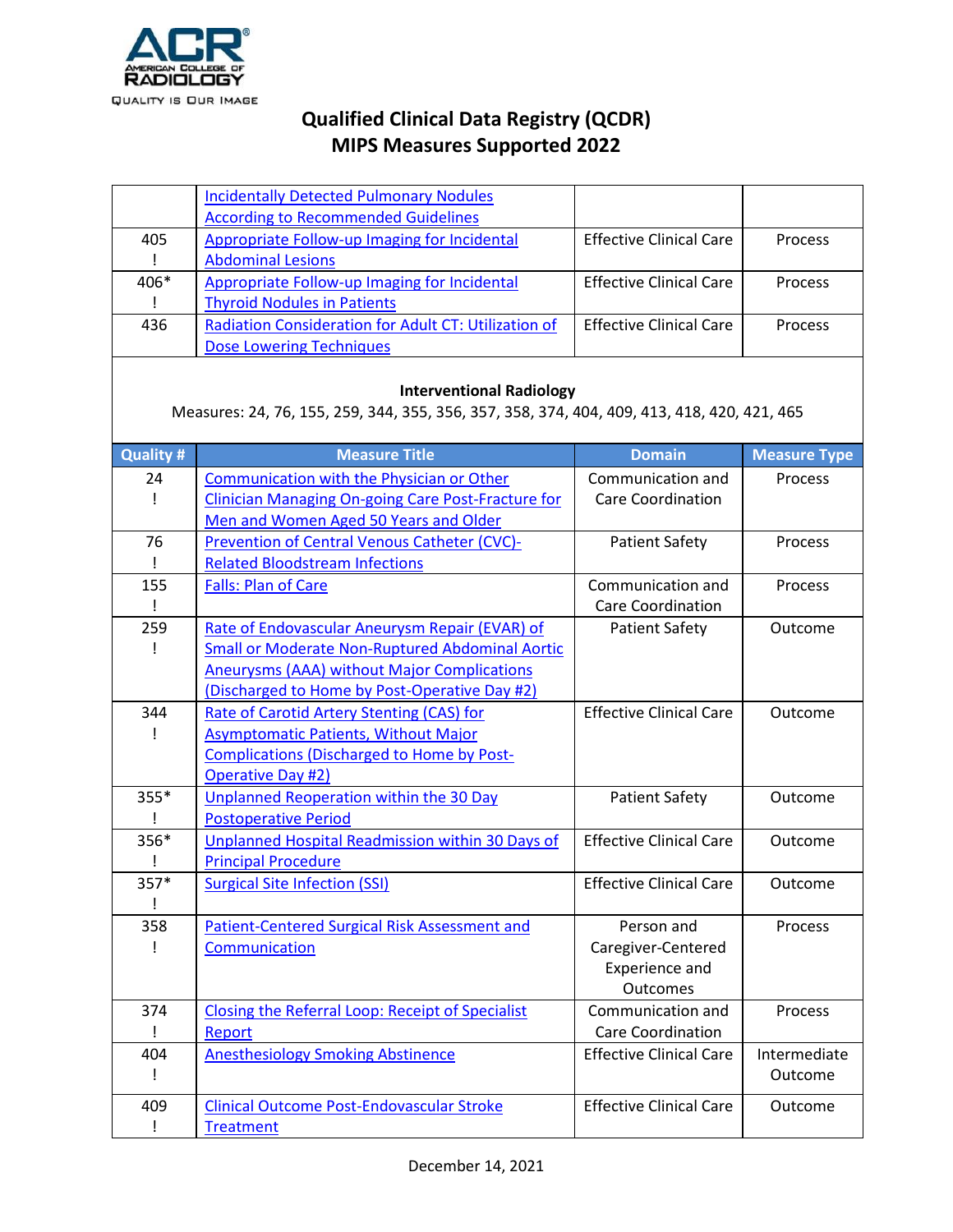

| 413 | Door to Puncture Time for Endovascular Stroke<br>Treatment | <b>Effective Clinical Care</b> | Intermediate<br>Outcome |
|-----|------------------------------------------------------------|--------------------------------|-------------------------|
| 418 | Osteoporosis Management in Women Who Had a<br>Fracture     | <b>Effective Clinical Care</b> | Process                 |
| 420 | Varicose Vein Treatment with Saphenous Ablation:           | <b>Effective Clinical Care</b> | Patient-                |
|     | <b>Outcome Survey</b>                                      |                                | Reported                |
|     |                                                            |                                | Outcome                 |
| 421 | Appropriate Assessment of Retrievable Inferior             | <b>Effective Clinical Care</b> | Process                 |
|     | <b>Vena Cava Filters for Removal</b>                       |                                |                         |
| 465 | <b>Uterine Artery Embolization Technique:</b>              | <b>Patient Safety</b>          | Process                 |
|     | Documentation of Angiographic Endpoints and                |                                |                         |
|     | <b>Interrogation of Ovarian Arteries</b>                   |                                |                         |

#### **Radiation Oncology**

Measures: 47, 102, 104, 110, 111, 112, 113, 128, 130, 134, 143, 144, 226, 236, 317

| <b>Quality #</b> | <b>Measure Title</b>                                                                                       | <b>Domain</b>                           | <b>Measure Type</b> |
|------------------|------------------------------------------------------------------------------------------------------------|-----------------------------------------|---------------------|
| 47               | <b>Advance Care Plan</b>                                                                                   | Communication and<br>Care Coordination  | Process             |
| 102              | Prostate Cancer: Avoidance of Overuse of Bone<br><b>Scan for Staging Low Risk Prostate Cancer Patients</b> | <b>Efficiency and Cost</b><br>Reduction | Process             |
| 104              | Prostate Cancer: Adjuvant Hormonal Therapy for<br><b>High Risk or Very High Risk Prostate Cancer</b>       | <b>Effective Clinical Care</b>          | Process             |
| 110              | <b>Preventive Care and Screening: Influenza</b><br>Immunization                                            | Community/<br>Population Health         | Process             |
| 111              | <b>Pneumonia Vaccination Status for Older Adults</b>                                                       | Community/<br>Population Health         | Process             |
| 112              | <b>Breast Cancer Screening</b>                                                                             | <b>Effective Clinical Care</b>          | Process             |
| 113              | <b>Colorectal Cancer Screening</b>                                                                         | <b>Effective Clinical Care</b>          | Process             |
| 128              | <b>Preventive Care and Screening: Body Mass Index</b><br>(BMI) Screening and Follow-Up Plan                | Community/<br>Population Health         | Process             |
| 130              | Documentation of Current Medications in the<br><b>Medical Record</b>                                       | <b>Patient Safety</b>                   | Process             |
| 134              | <b>Preventive Care and Screening: Screening for</b><br>Depression and Follow-Up Plan                       | Community/<br>Population Health         | Process             |